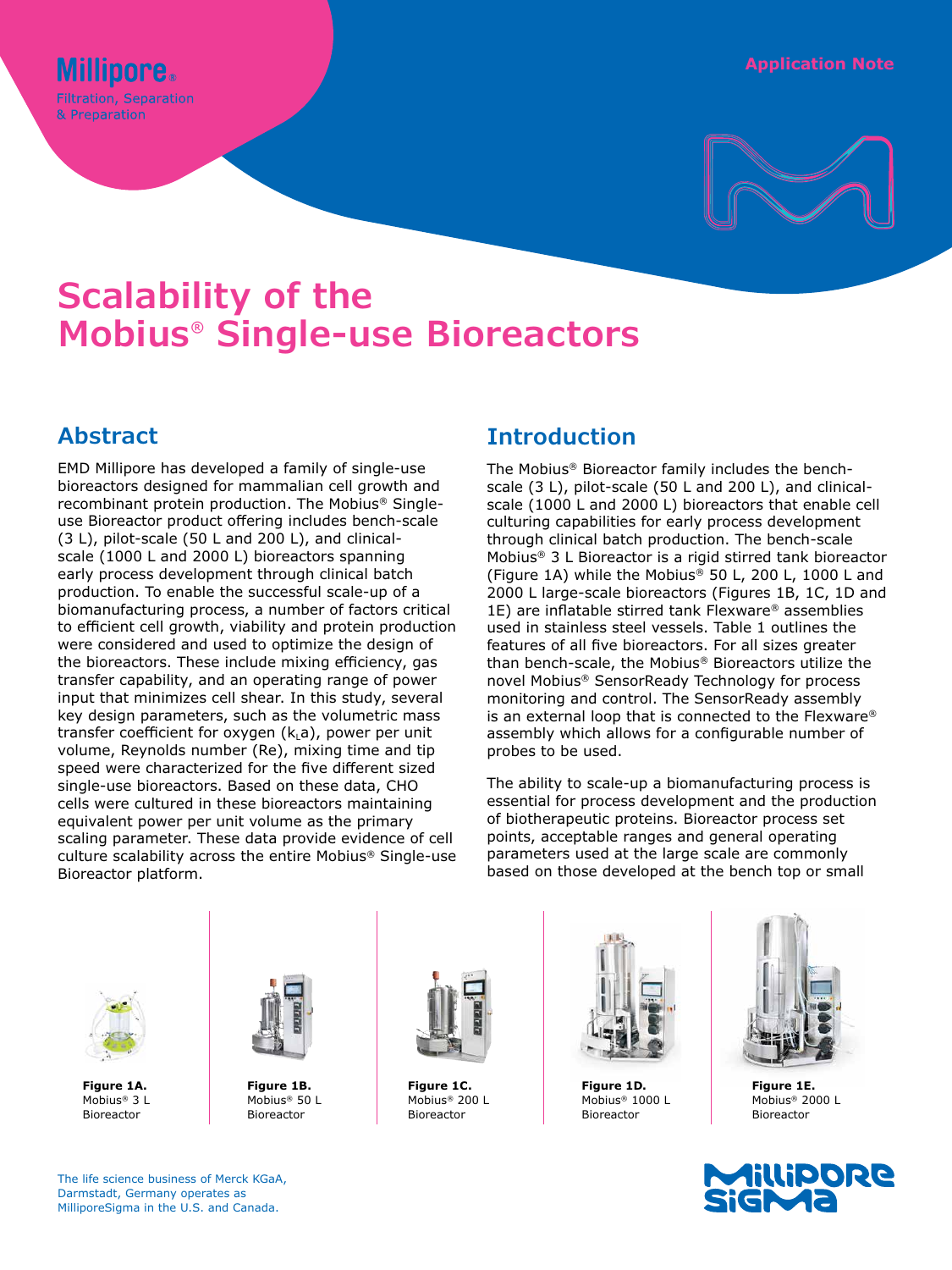#### **Table 1. Design Characteristics of Mobius® Bioreactors**

| <b>Parameters</b>                                          | 3L                                          | 50 L                                             | 200 L | 1000L | 2000L |
|------------------------------------------------------------|---------------------------------------------|--------------------------------------------------|-------|-------|-------|
| Total Volume (L)                                           | 3                                           | 60                                               | 250   | 1250  | 2500  |
| Minimum Working Volume (L)                                 | $\mathbf{1}$                                | 10                                               | 40    | 200   | 400   |
| Maximum Working Volume (L)                                 | 2.4                                         | 50                                               | 200   | 1000  | 2000  |
| Total Height to Diameter Ratio<br>(nominal)                | 1.8:1                                       | 2.0:1                                            | 2.0:1 | 2.0:1 | 2.0:1 |
| Liquid Height to Diameter Ratio<br>(at max working volume) | 1.4:1                                       | 1.7:1                                            | 1.6:1 | 1.6:1 | 1.6:1 |
| Vessel Diameter (cm)                                       | 13.7                                        | 34                                               | 54    | 92    | 116   |
| Impeller Diameter (cm)                                     | 7.6                                         | 10.9                                             | 18.3  | 27.9  | 33.0  |
| <b>Impeller Geometry</b>                                   | Up-pumping marine<br>(3 blades)             | Up-pumping pitched blade (4 blades at 13° pitch) |       |       |       |
| <b>Impeller Position</b>                                   | On shaft, centered                          | Bottom mount, 15° from center                    |       |       |       |
| Impeller Power Number (Np)                                 | 0.3                                         | 3.2                                              | 4.0   | 3.5   | 3.3   |
| <b>Baffles</b>                                             | <b>NA</b>                                   | Single (Paddle-Type)<br>Single (X-Type)          |       |       |       |
| Open Pipe Sparger Orifice                                  | $2.3$ mm                                    | $1.5 \text{ mm}$<br>$4.0$ mm                     |       |       |       |
| Microsparger Type                                          | Sintered<br>polyethylene                    | Membrane polyethylene                            |       |       |       |
| <b>Vessel Heating</b>                                      | Electric heating<br>blanket                 | Stainless steel liquid jacket                    |       |       |       |
| Control                                                    | 3 probe ports                               | Mobius® SensorReady Technology                   |       |       |       |
|                                                            | Fits standard 12 mm PG 13.5 threaded probes |                                                  |       |       |       |

scale where experimentation is more cost effective and efficient. Additionally, large scale performance investigations and production expectations are often greatly dependent upon results obtained at smaller scales. It is therefore important that the small scale bioreactors effectively model larger scale systems and vice versa.

Scaling up bioreactor processes is challenging; even with similarly designed tanks, it is difficult to simultaneously maintain equivalent key bioreactor characteristics such as hydrodynamic shear and mixing time.<sup>1</sup> Other variables, such as bubble size and distribution, nutrient regulation and delivery, and process control capabilities may also contribute to variable performance results across scales. Ultimately, successful scale-up is determined when comparable process performance endpoints such as cell growth, cell viability, protein production (i.e., titer) and product quality are all achieved. The probability of meeting these criteria can be increased when the bioreactor systems are well-characterized and the process design space is well understood.

In this study, several key parameters including oxygen mass transfer capability  $(k<sub>L</sub>a)$ , power per unit volume, Reynolds number, mixing time and tip speed were characterized for the five Mobius® Single-use Bioreactors. CHO cells were then cultured in these bioreactors based on maintaining an equivalent power per unit volume as the primary scaling parameter. The results of these studies define the characterization and process design space offered by the bioreactors and demonstrate the capability to achieve expected cell culture performance across scales, thus demonstrating the scalability of the family of Mobius® Single-use Bioreactors.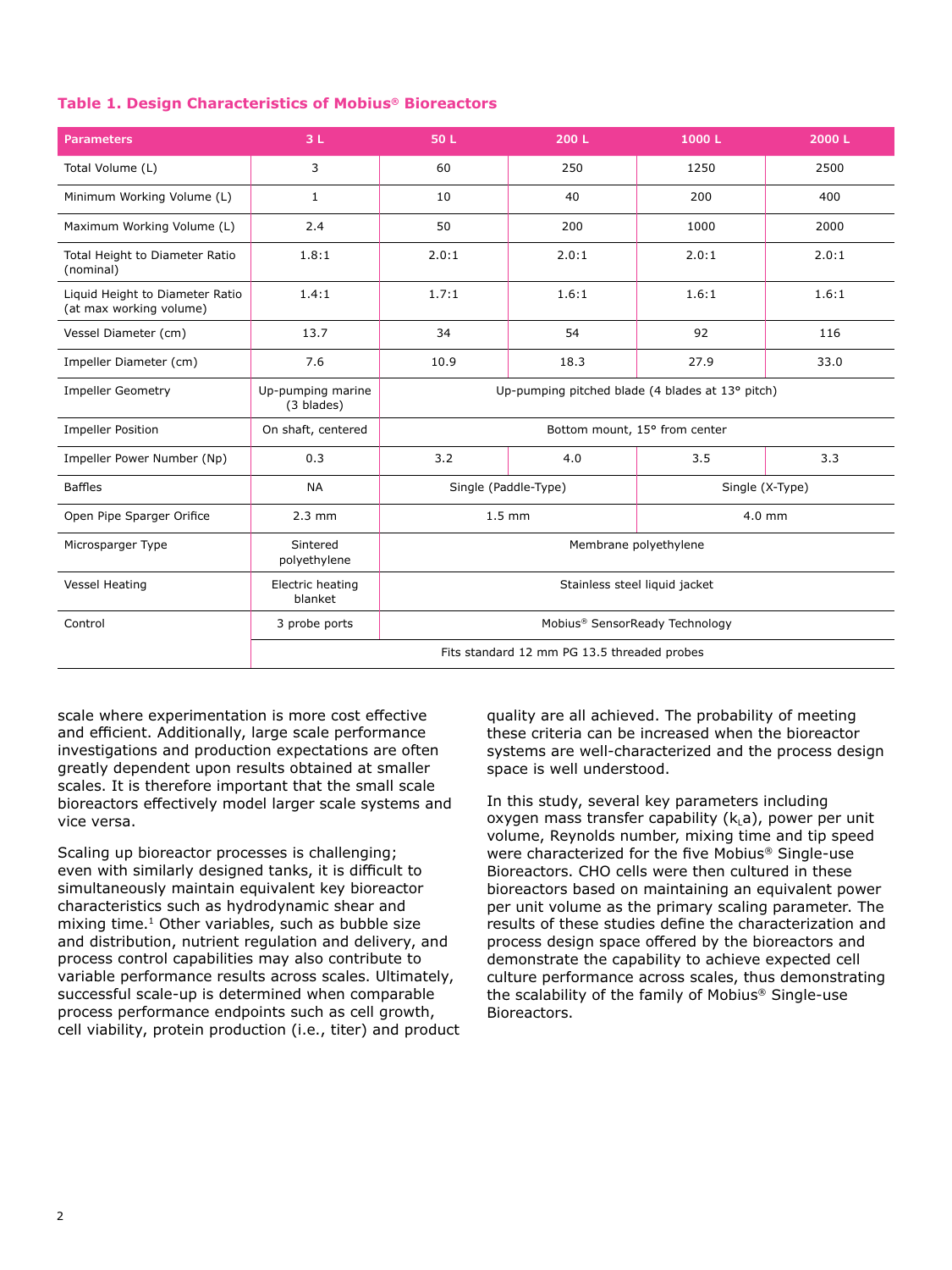## **Results**

## **Scaling Techniques**

Although no single parameter can guarantee comparable process performance between stirred tank bioreactor systems, choosing an agitation rate that delivers equivalent energy dissipation rate or power per unit volume (W/m<sup>3</sup>) is a common first approach.<sup>5,6</sup> The impeller design, fluid density and agitation rate are considered in the ungassed power per unit volume  $(P_0/V)$  equation:

$$
\frac{P_o}{V} = N_P \cdot \rho \cdot N^3 \cdot D^5
$$

Where  $P_0 =$  Ungassed power input  $V =$  Liquid working volume  $N_p$  = Impeller power number  $ρ =$  Fluid density

- $N =$  Impeller agitation rate
- D = Impeller diameter

Using this scaling method, agitation rate is varied to maintain similar ungassed power per unit volume across vessels.

The highest shear zones in a stirred tank bioreactor are often described as existing within the impeller zone. Because the outer edge of the impeller blades create shear as they rotate through the fluid, the impeller tip speed is often considered during bioreactor comparisons:

#### **Tip Speed = ∏ • D • N**

Where  $D =$  Impeller diameter  $N =$  Impeller agitation rate

The impeller tip speed calculation, however, focuses on a local condition and takes neither fluid flow conditions nor impeller geometry or design into consideration.

The Reynolds number can be considered when estimating fluid conditions at a given agitation rate by providing a ratio of the inertial forces to the viscous forces:

 $Re = 0$  **μ** Where  $\rho =$  Fluid density  $N =$  Impeller agitation Rate D = Impeller diameter  $\mu$  = Fluid dynamic viscosity

The system is considered fully turbulent when Re > 10,000.2,3 The Reynolds number calculation (in water at 25 °C) is based on the assumption of a cylindrical tank design with a centered rotating impeller and does not take impeller design into account. The Mobius® large



scale bioreactors contain a bottom mounted, offset, pitched blade impeller and a baffle which together increase the turbulence and improve mixing.

Table 2 outlines the impeller power number, tip speed, Reynolds number and ungassed power per unit volume values calculated for a range of applicable agitation rates for the Mobius® 3 L, 50 L, 200 L, 1000 L and 2000 L Bioreactors.

### **Table 2. Agitation Effects Summary**

| <b>Bioreactor</b>      | W/m <sup>3</sup> | <b>RPM</b> | <b>Tip Speed</b><br>(m/s) | Re      |
|------------------------|------------------|------------|---------------------------|---------|
| 3L<br>$(N_0 = 0.3)$    | $\mathbf{1}$     | 82         | 0.3                       | 8,890   |
|                        | 10               | 178        | 0.7                       | 19,297  |
|                        | 20               | 224        | 0.9                       | 24,284  |
| 50 L<br>$(N_0 = 3.2)$  | 1                | 61         | 0.3                       | 13,397  |
|                        | 10               | 131        | 0.7                       | 28,771  |
|                        | 20               | 165        | 0.9                       | 36,238  |
| 200 L<br>$(N_p = 4.0)$ | 1                | 38         | 0.4                       | 23,728  |
|                        | 10               | 81         | 0.8                       | 50,579  |
|                        | 20               | 102        | 1.0                       | 63,692  |
| 1000L<br>$(N_p = 3.5)$ | $\mathbf{1}$     | 33         | 0.5                       | 48,097  |
|                        | 10               | 72         | 1.1                       | 104,940 |
|                        | 20               | 90         | 1.3                       | 131,174 |
| 2000L<br>$(N_p = 3.3)$ | $\mathbf{1}$     | 33         | 0.6                       | 67,177  |
|                        | 10               | 70         | 1.2                       | 142,497 |
|                        | 20               | 87         | 1.5                       | 177,104 |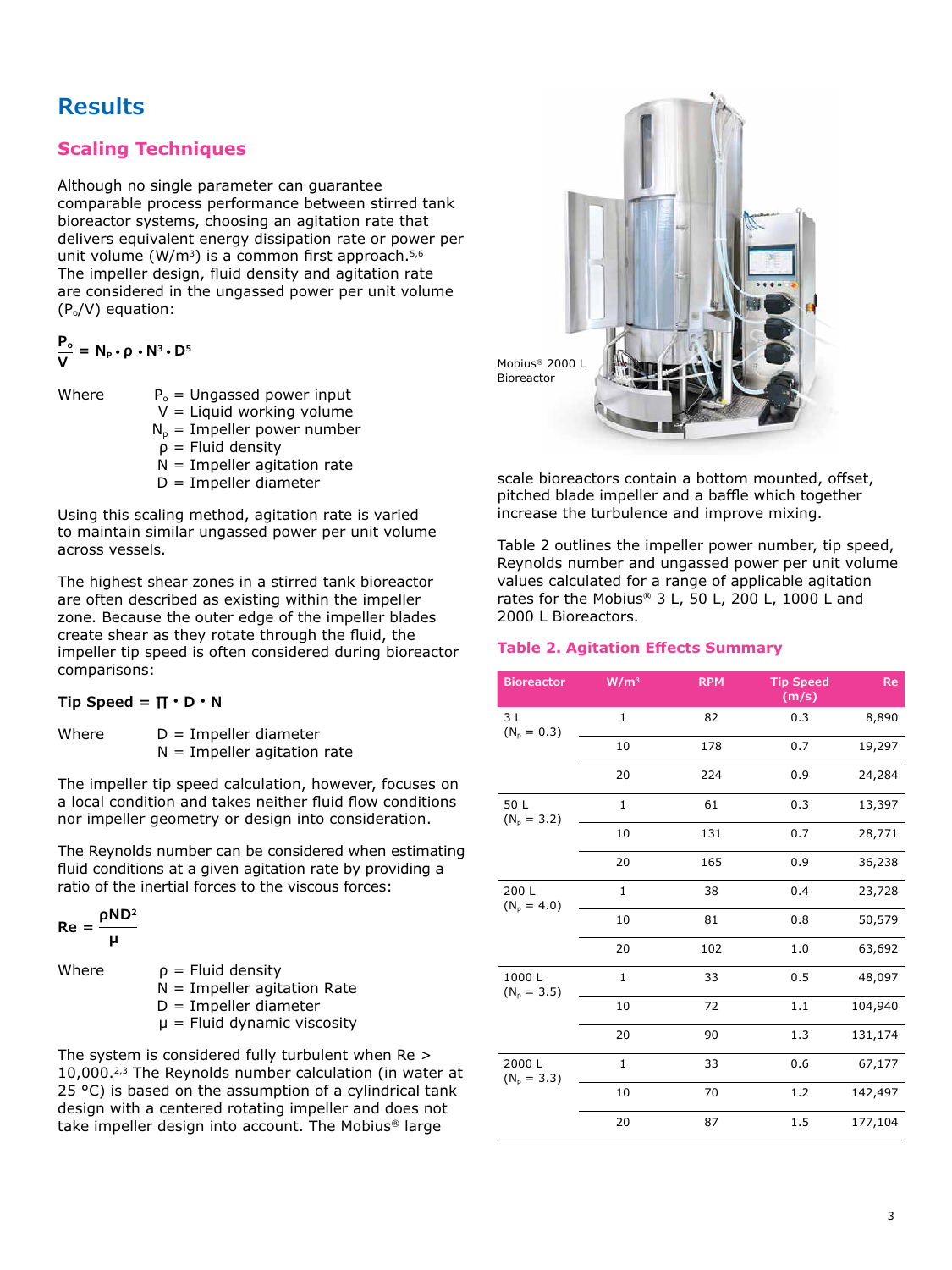## **Mixing**

Mixing is a critical bioreactor performance characteristic because it is responsible for minimizing gradients and maintaining control within the cell culture environment. Good mixing in a bioreactor strives for sufficient fluid pumping and turnover throughout the system to effectively create a single homogeneous environment which can be accurately monitored and controlled. Good mixing should evenly distribute bioreactor contents, helping to minimize zones of uneven cell density, pH, temperature, dissolved gasses and nutrient or waste concentrations, while minimizing the shear stress imparted on the cells by the fluid dynamics or the mixing element itself.

Mixing time was evaluated for the large scale Mobius® Bioreactors by observing conductivity probe response curves measured from a probe located in the SensorReady assembly. A salt solution was introduced at the liquid surface, and the mixing time was determined as the time when the conductivity profile had reached 95% of its final value  $(t_{95})$ . Each trial was performed in triplicate and results are shown in Figure 2. The Mobius® 3 L Bioreactor system was evaluated in a similar manner with the conductivity probe inserted in the head plate probe port.

The results in Figure 2 show that at equivalent power per unit volume, the average mixing time in the Mobius® Bioreactors increases with vessel size. This is to be expected as larger liquid volumes result in longer fluid paths. In order to achieve a well-mixed condition in the same amount of time, the fluid velocity would have to increase for the condition in the larger volume tank. As a guide, fluid velocity is proportional to the square root of power per unit volume in turbulent conditions (i.e., when  $Re > 10,000$ ).<sup>3,4</sup> As a result, an increase in power per unit volume would be required to achieve similar mixing times in larger vessel volumes. For scaling from one vessel to another size vessel with similar geometry and with the same power per unit volume in turbulent conditions, the mixing times are related by the following equation:<sup>7</sup>

$$
\frac{t_{\tau2}}{t_{\tau1}} = \left(\frac{D_2}{D_1}\right)^{11/18}
$$

Where  $t_{T1}$  = Mixing time in tank 1  $t_{T2}$  = Mixing time in the tank 2  $D_1$  = Impeller diameter in tank 1  $D_2$  = Impeller diameter in tank 2

The Flexware® assemblies for the Mobius® 50 – 2000 L Bioreactors contain a single baffle, which coupled with the off-center, angled position of the bottom mounted impeller, provide good mixing dynamics even at lower power inputs. The similar geometry of these four bioreactors allows for application of the model.

Mixing times in the Mobius® 200 L, 1000 L and 2000 L Bioreactors were predicted based on the 50 L mixing data as a reference point. The results in Figure 3 show the mixing times as predicted from this model compared to the empirical mixing data generated in each system at 10 W/m<sup>3</sup>. The correlation between the model prediction and testing results demonstrates that scalable mixing efficiency is achieved across all scales. Please refer to the Mobius® Single-use Bioreactors Performance Guide for more details on mixing characterization.



#### **Figure 2.**

Average Mixing Times of the Family of Mobius® Bioreactors. Data points represent the average mixing time of n=3 individual trials. Error bars represent one standard deviation for each data point.



#### **Figure 3.**

Average Mixing Time vs. Theoritical Model. Emperical data are compared to the theoretical model prediction at a power per unit volume input of 10 W/m3.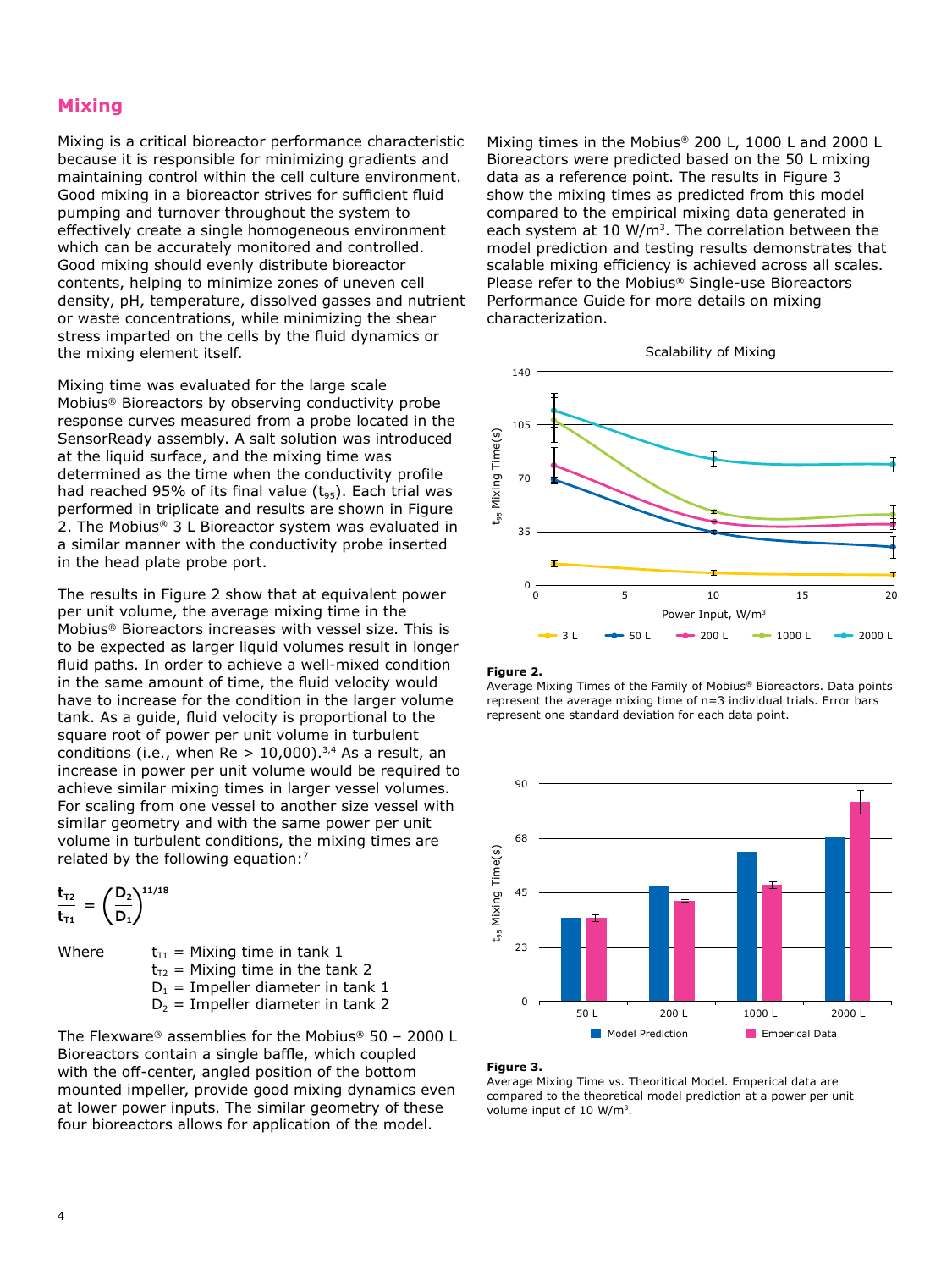## **Efficient Gas Transfer**

One of the critical scale-up parameters used for bioreactor control is the mass transfer of gasses. Sufficient  $O<sub>2</sub>/Air$  delivery is required not only to support cell growth, metabolism and protein production but also to control  $CO<sub>2</sub>$  accumulation in the media which can impact both of these critical performance endpoints.4 To assess the gas transfer efficiency of the Mobius® Bioreactors, the volumetric mass-transfer coefficients  $(k<sub>i</sub>a)$  for oxygen were measured in each bioreactor using the static gassing out method. For these trials, equal power per unit volume (10 W/m<sup>3</sup>) was used as the scaling parameter for impeller speed and gas flow rates within the operating window for each system were chosen to achieve equivalent gas transfer efficiency.

 $k_i$ a values were determined by filling the bioreactors to the volumes listed in Table 3 with a phosphate buffered saline solution and setting the temperature to 37 °C. The dissolved oxygen was stripped from the bioreactors by supplying nitrogen gas via the microsparger. Once the DO concentration was less than 2% air saturation, the nitrogen supply was turned off and air was introduced into the bioreactor through the microsparger or the open pipe sparger at the flow rates indicated in Table 3. The DO concentration was recorded until its saturation was achieved. An air overlay was not used in these studies.

**k<sub>i</sub>a Calculation:** The k<sub>i</sub>a value for each trial was calculated from the DO vs. time graph. To avoid subjectivity in determining the  $k_1a$ , the calculation was based on DO concentrations between 10% and 90% of the measured air saturation. The  $k<sub>L</sub>$  a values shown represent the slope of the line created by plotting the following equation versus time  $(t_2-t_1)$ :

$$
\text{ln}\left(\frac{C^*-C_{t1}}{C^*-C_{t2}}\right)
$$

| $C^*$ = DO saturation concentration   |
|---------------------------------------|
| $C_{t1}$ = Initial DO concentration   |
| $C_{12}$ = DO concentration at time 2 |
| $t_1$ = Initial time                  |
| $t_2$ = Time 2                        |
|                                       |

As detailed in Table 1, the impeller and sparger design and placement in the Mobius® 50 L, 200 L, 1000 L and 2000 L Bioreactors are all similar. However, the design used in the Mobius® 3 L Bioreactor is different. For example, in the Flexware® assemblies for the large-scale Mobius® Bioreactors the membrane polyethylene microsparger is located directly beneath the impeller, while in the 3 L Bioreactor a sintered polyethylene microsparger is located off to the side of the impeller. Also, the impeller blade shape differs between the bioreactors. A pitched blade impeller is used in the Flexware® assemblies for the large scale Mobius® Bioreactors whereas a marine impeller is found in the 3 L Bioreactor. Despite these differences, it is possible to demonstrate scalable  $k<sub>L</sub>$ a values between the five bioreactors operating at constant power per unit volume by adjusting the air flow rates used. As shown in Table 3, the  $k<sub>L</sub>a$  values measured in the five bioreactors using the microsparger and a power per unit volume of 10  $W/m<sup>3</sup>$  are comparable. Likewise similar, and hence scalable  $k_1$ a values were obtained with the open pipe spargers using this same approach. By leveraging such an approach,  $k<sub>L</sub>$ a scalability can be developed for a variety of power inputs and operating volumes across the platform.

| <b>Mobius<sup>®</sup></b><br><b>Bioreactor</b> | <b>Working</b><br><b>Volume</b> | Microsparger Air<br>Flow Rate (vvm) | Microsparger $kL$ a<br>$(hr-1)$ | <b>Open Pipe Air</b><br>Flow Rate (vvm) | Open Pipe $kL$ a<br>(hr <sup>1</sup> ) |
|------------------------------------------------|---------------------------------|-------------------------------------|---------------------------------|-----------------------------------------|----------------------------------------|
| 3 <sub>L</sub>                                 | 2L                              | 0.50                                | 23                              | 0.10                                    | 3                                      |
| 50 L                                           | 50 L                            | 0.04                                | 22                              | 0.05                                    | 3                                      |
| 200 L                                          | 200 L                           | 0.03                                | 23                              | 0.03                                    | 3                                      |
| 1000L                                          | 1000L                           | 0.03                                | 22                              | 0.03                                    | 3                                      |
| 2000L                                          | 2000L                           | 0.05                                | 22                              | 0.02                                    | 3                                      |

### **Table 3. Scalable Gas Transfer**

\*Vessel volumes per minute (vvm) = air flow rate/operating volume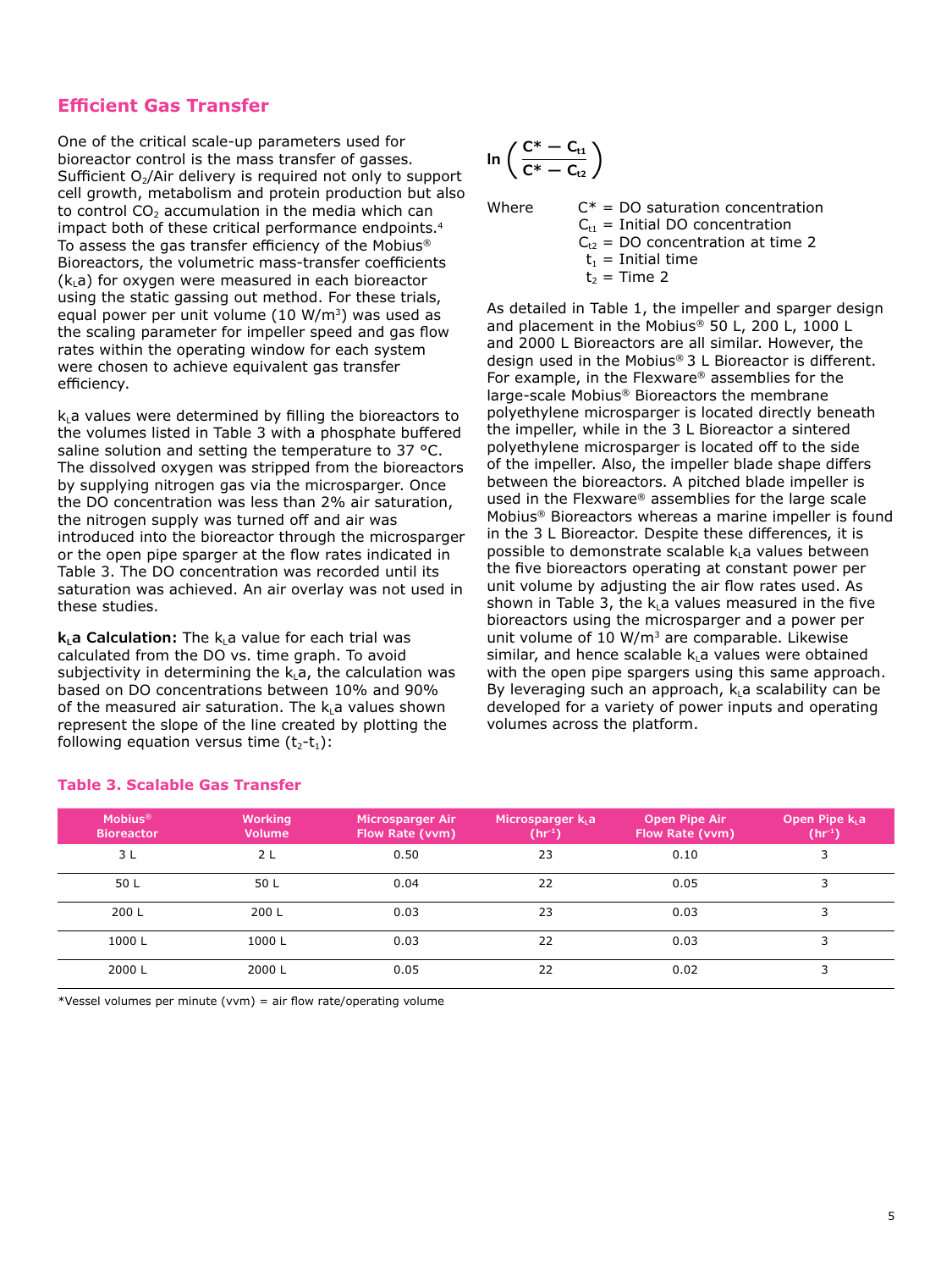### **Cell Culture**

Maintaining a homogenous environment within the bioreactor is the most critical criterion for a successful cell culture process. While different agitation strategies may be used to scale-up a biomanufacturing process, power per unit volume is the most commonly used scaling parameter.<sup>5,6</sup> The second most important criterion for a successful cell culture run is effective mass transfer of gasses to maintain cell growth, productivity, and product quality expectations. Using these criteria, CHO cell culture batch processes were performed in the Mobius® 3 L, 50 L, 200 L and 2000 L Bioreactors using power per unit volume as the primary scaling parameter to demonstrate cell culture scalability across the family of Mobius® bioreactors. Gas flow rates were chosen to achieve similar  $k_i$ a values for each vessel.

A CHO-S (CHO-S 14C4 mAb04) cell culture batch process was performed utilizing the Mobius® 3 L, 50 L, and 200 L Bioreactors. The process parameters for each scale are outlined in Table 4.

#### **Table 4. Operating Parameters for CHO-S Cell Cultures**

| <b>Operating</b><br><b>Parameters</b> | Mobius <sup>®</sup> $3L$<br><b>Bioreactor</b>                                | Mobius <sup>®</sup> 50 L<br><b>Bioreactor</b>                | Mobius <sup>®</sup> 200 L<br><b>Bioreactor</b> |  |
|---------------------------------------|------------------------------------------------------------------------------|--------------------------------------------------------------|------------------------------------------------|--|
| <b>Agitation Rate</b>                 | $200$ rpm<br>(14 W/m <sup>3</sup> )                                          | $147$ rpm<br>(14 W/m <sup>3</sup> )                          | 91 rpm<br>(14 W/m <sup>3</sup> )               |  |
| Air Overlay                           | None                                                                         | $0.01$ vvm                                                   | $0.01$ vvm                                     |  |
| Dissolved<br>Oxygen                   | 30%<br>(Air sparge on/<br>$off, 0.1$ vvm $)$                                 | 30%<br>(Air/O <sub>2</sub> continuous PID,<br>$0.02$ vvm $)$ |                                                |  |
| рH                                    | 6.95 $\pm$ 0.5 with CO <sub>2</sub> and 0.5M Na <sub>2</sub> CO <sub>3</sub> |                                                              |                                                |  |
| Temperature                           | 37 °C                                                                        |                                                              |                                                |  |

To demonstrate scalable cell culture performance, parameters including cell growth, viability and metabolism were compared. For this study, samples were analyzed daily on a Vi-Cell® XR (Beckman Coulter), a BIOPROFILE® FLEX system (NOVA Biomedical) and a Blood Gas Analyzer (Siemens Rapidlab® 248). As shown in Figure 4A, the viable cell densities and viabilities were comparable between the Mobius® 3 L, 50 L and 200 L Bioreactors. As shown in Figure 4B and 4C, the nutrient profiles and metabolic rates between the three scales were also comparable.



#### **Figure 4A.**  0 0 2 4 6 8 10 12

10 14 Viable Cell Density (solid lines) and Viability (dashed lines) vs. Culture Days in Culture 40 10 **40** Volumes. Data was obtained daily from the Vi-Cell® XR (Beckman Time for a Batch Culture Process at the 2 L, 50 L and 200 L Working Coulter).



#### **Figure 4B.**   $\overline{\mathbf{P}}$  4 R.

Working Volumes. Data was obtained daily from the BIOPROFILE® FLEX Glucose (solid lines) and Lactate (dashed lines) Concentrations vs. **Fi**<br>Gli<br>Cu<br>sy: Culture Time for a Batch Culture Process at the 2 L, 50 L and 200 L system (NOVA Biomedical).



#### **Figure 4C.**

Metabolic Rates for Culture Days 1-5 for a Batch Culture Process at the 2 L, 50 L and 200 L working volumes. Data was obtained daily from the BIOPROFILE® FLEX system (NOVA Biomedical).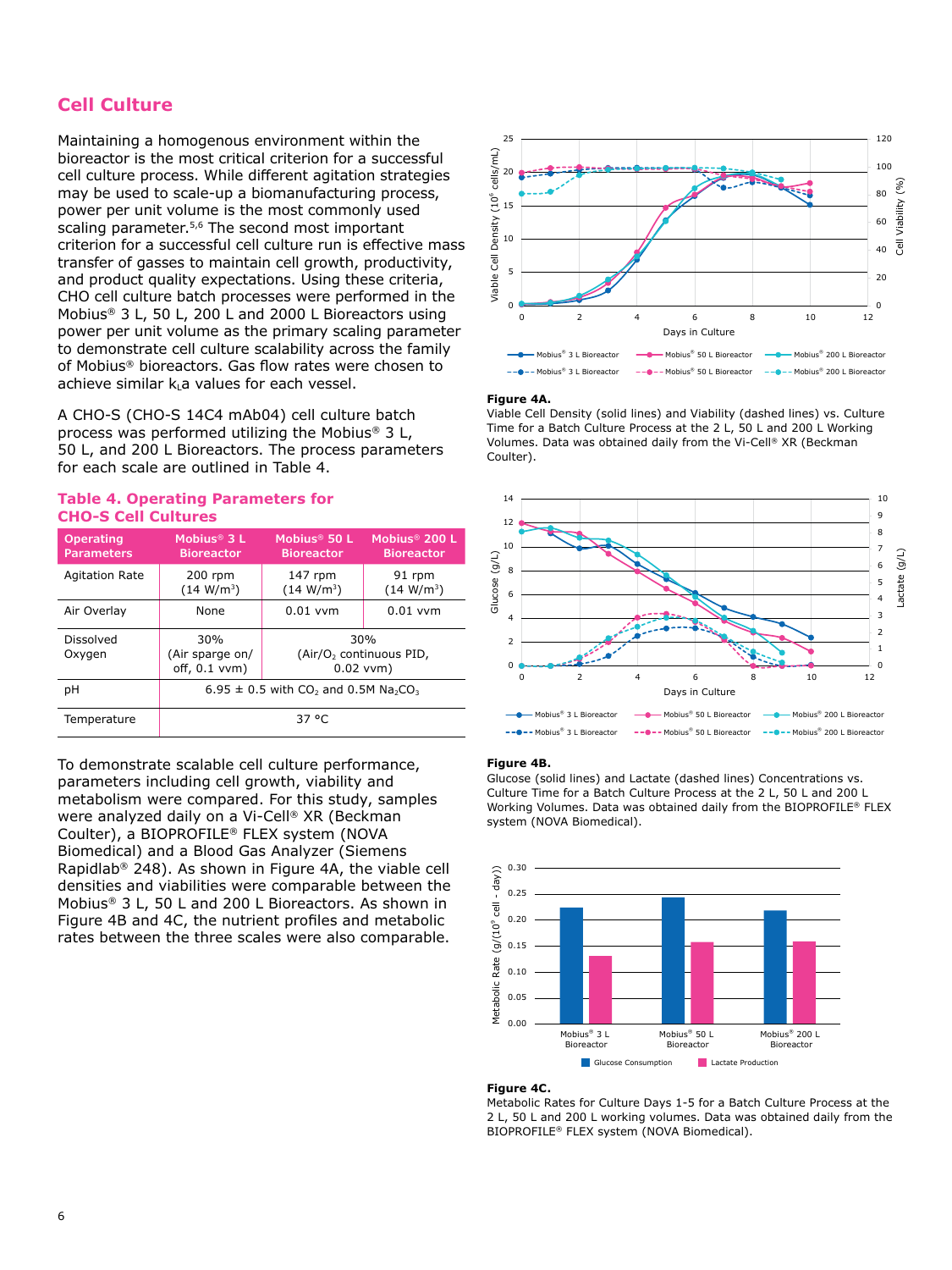A second mAb-producing CHO-S cell line (S148/2120014C1) was similarly evaluated for performance across the Mobius® Single-use Bioreactor platform using process parameters that had been developed specifically for this cell line. This study included independent cell culture runs conducted in the Mobius® 50 L, 200 L and 2000 L Bioreactors with the Mobius® 3 L Bioreactor data generated in parallel to the 2000 L bioreactor run. The data from these singleuse bioreactors were compared to historical data (*n* = 10) generated over four years of experience with this cell line using a 1250 L stainless steel bioreactor. In all cases, the cell viability profiles were similar throughout the batch culture runs (Figure 5A). The cell growth profiles obtained using the four single-use bioreactors were similar to one another and to that obtained with the 1250 L stainless steel bioreactor. The variability inherent to this legacy process is evidenced by the error bars associated with the historical stainless steel data set. Additionally, recombinant mAb protein production was observed to be similar between the different single-use bioreactors and compared well to that obtained using the 1250 L stainless steel bioreactor (Figure 5B).

The comparable cell growth, viabilities, metabolic profiles and protein titers obtained with these two independent cell lines demonstrate that scalable performance both between the Mobius® Bioreactors themselves and versus stainless steel systems can be achieved. This is facilitated by the design of the Mobius® Bioreactors, understanding system performance characterization of key engineering parameters, as well as by appropriately applying scaling rules during process development.



#### **Figure 5A.**

Coulter) analyzer. 2000 L Single-use Bioreactors as Compared to a 1250 L Stainless Steel Viable cell density (solid lines) and viability (dashed lines) vs. culture time for a batch culture process in the Mobius® 3 L, 50 L, 200 L and Bioreactor. The data were obtained daily from a Vi-Cell® XR (Beckman



#### **Figure 5B.**

Monoclonal Antibody Production during a batch culture process in the Mobius® 3 L, 50 L, 200 L and 2000 L Bioreactors versus a 1250 L stainless steel bioreactor. Samples were taken daily from each bioreactor and analyzed for protein titer.